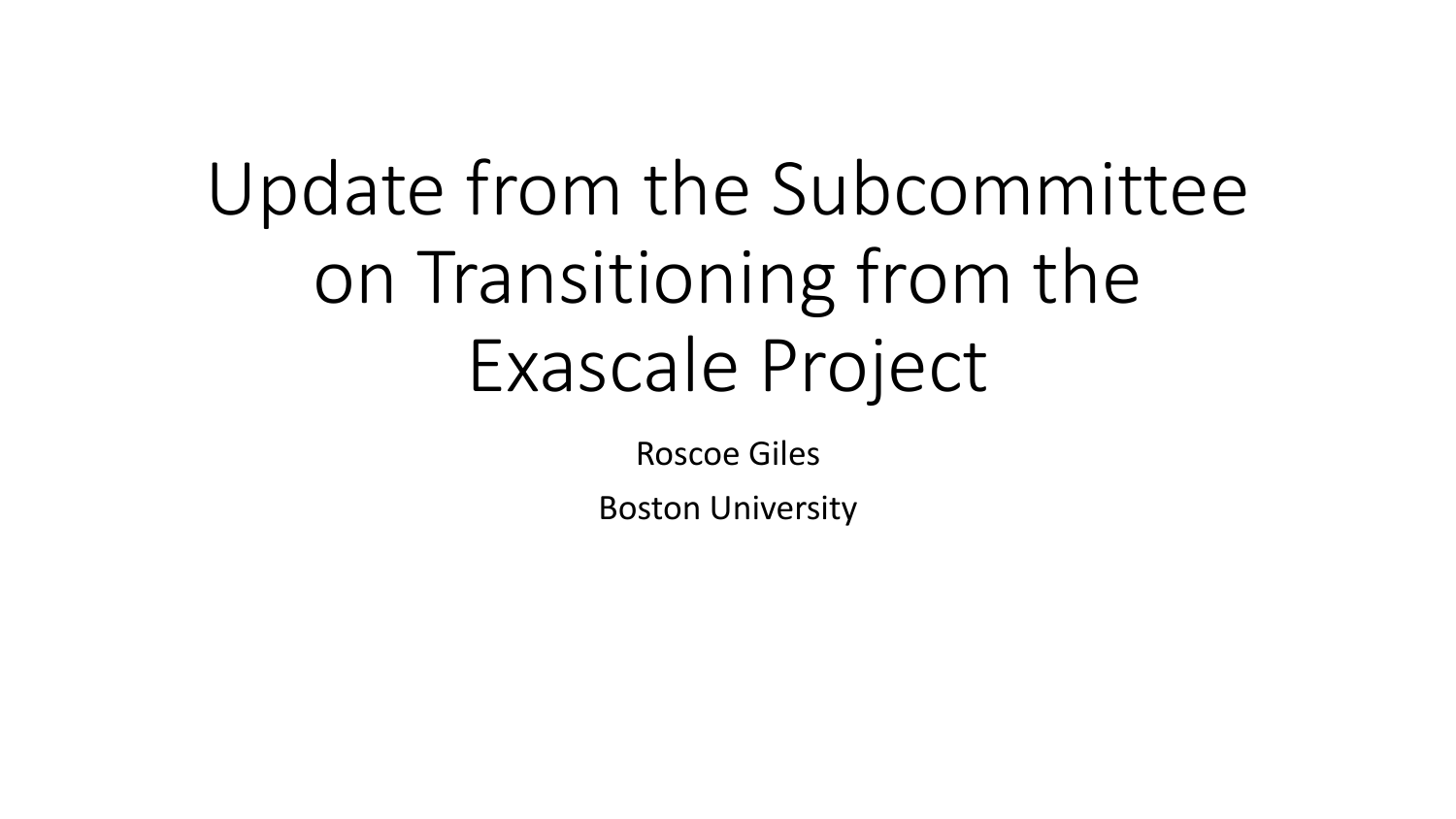### Charge: Goals

- **Overall**: "to provide **guiding strategies and approaches** that will be key to **ensuring future U.S. leadership**, and more generally, U.S. leadership in the full range of disciplines stewarded by ASCR"
- **Subcommittee:** "to identify the key elements of the Exascale Computing Project (ECP) that need to be transitioned into **ASCR's research program** or other **new SC/ASCR initiatives** after the end of the project."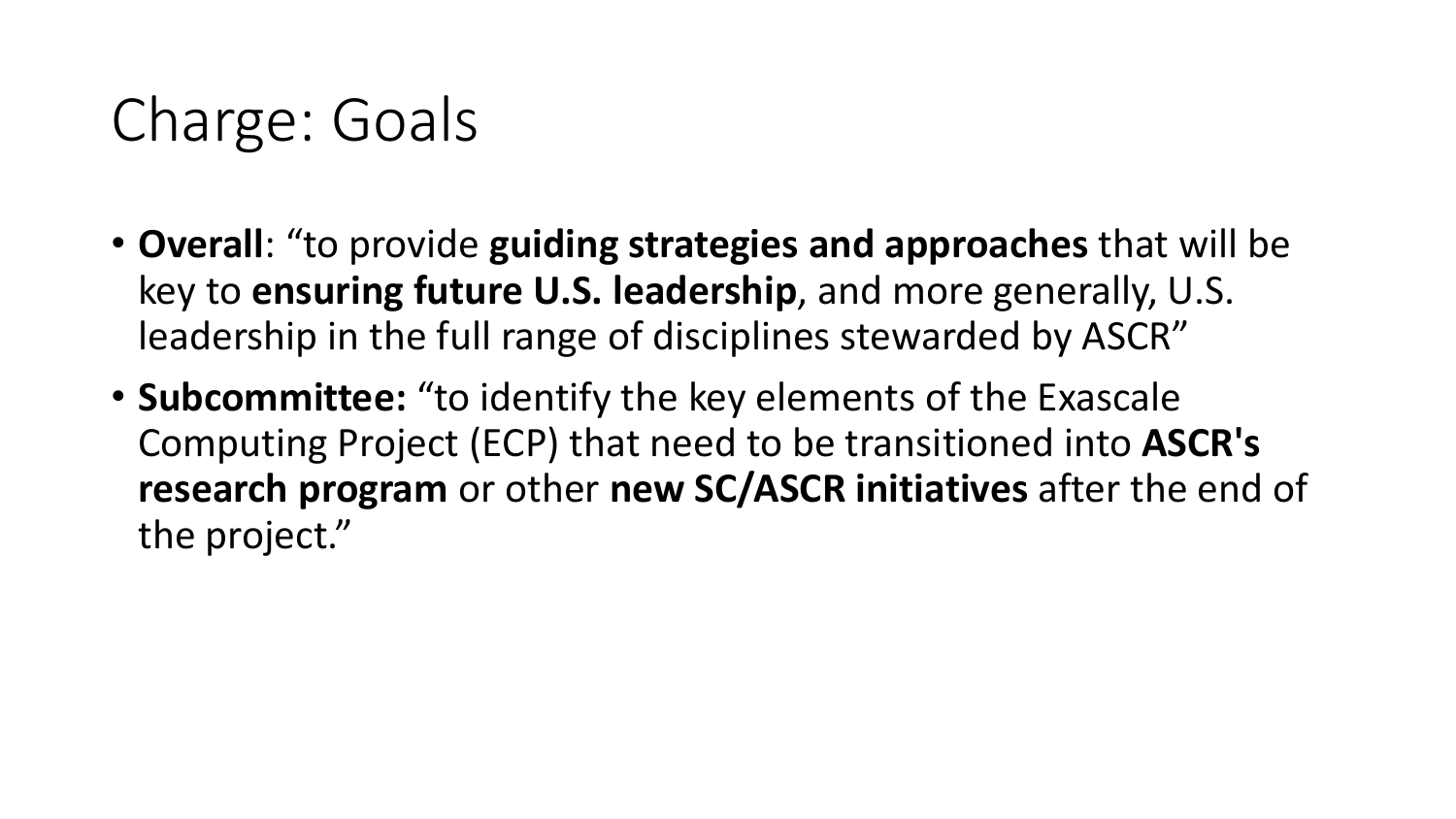## Charge: Subcommittee Actions

#### • **Examine**:

- ECP lessons learned for **managing large collaborations**,
- ASCR's historic **fundamental research investments** in applied mathematics, computer science and computational partnerships at the National Labs,
- **new Research and Development priorities** in artificial intelligence, quantum information systems and strategic computing.

#### • **Recommendations (R):**

- for **capturing the lessons learned** from ECP
- **supporting** the software and hardware technologies and application development from ECP activities
- informing ASCR's **future investment strategy** for its basic research programs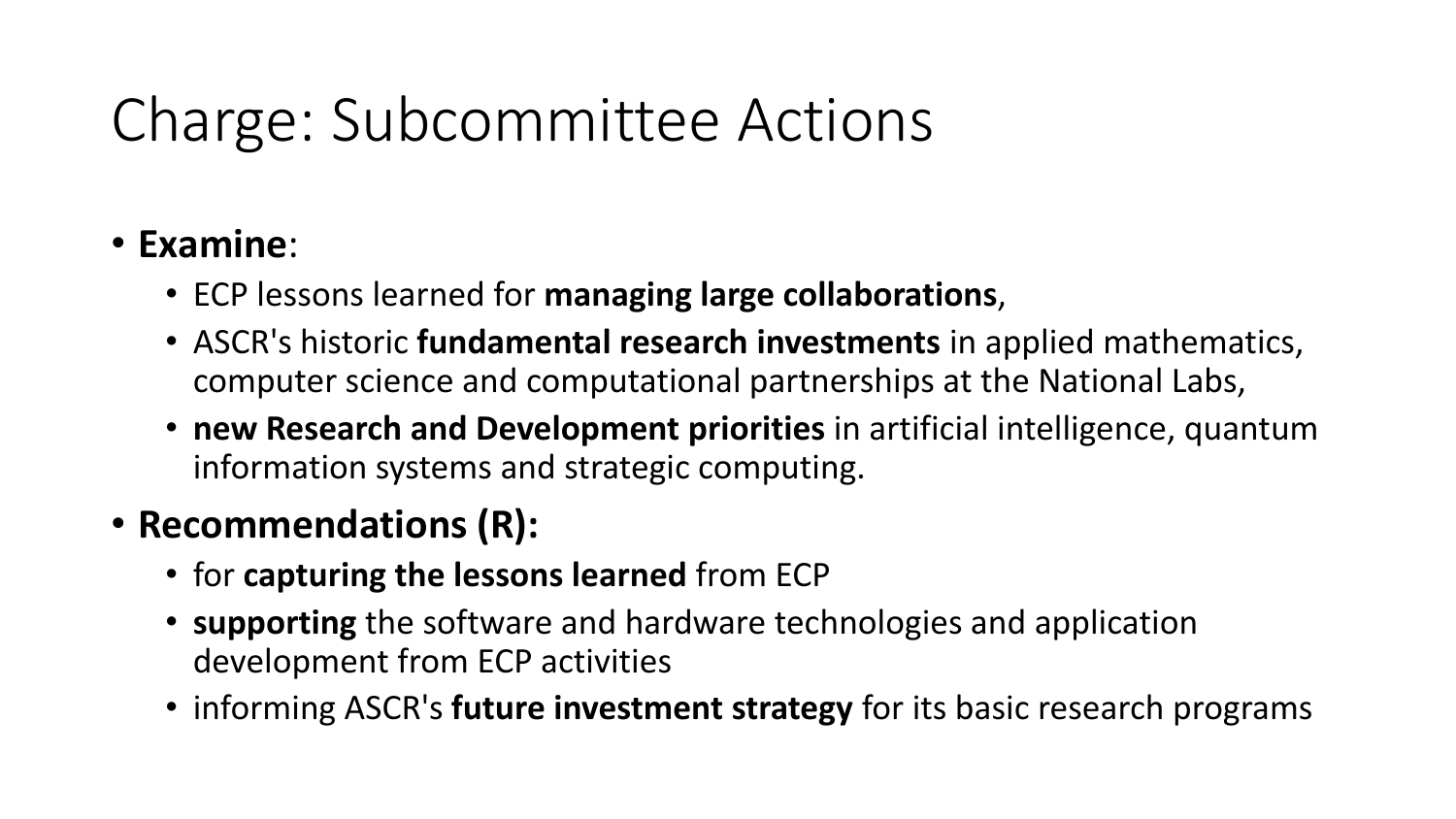### Subcommittee Members

- Jay Barhan, Glaxo Smith Kline
- Alan Edelman, MIT
- Roscoe Giles, Boston U. (chair)
- Fred Johnson, DOE/Retired
- Sandy Landsberg, DoD HPCMP
- Richard Lethin, Reservoir Labs (ASCAC)
- Juan Meza, NSF (UC Merced)
- Dan Reed, U. Utah (ASCAC)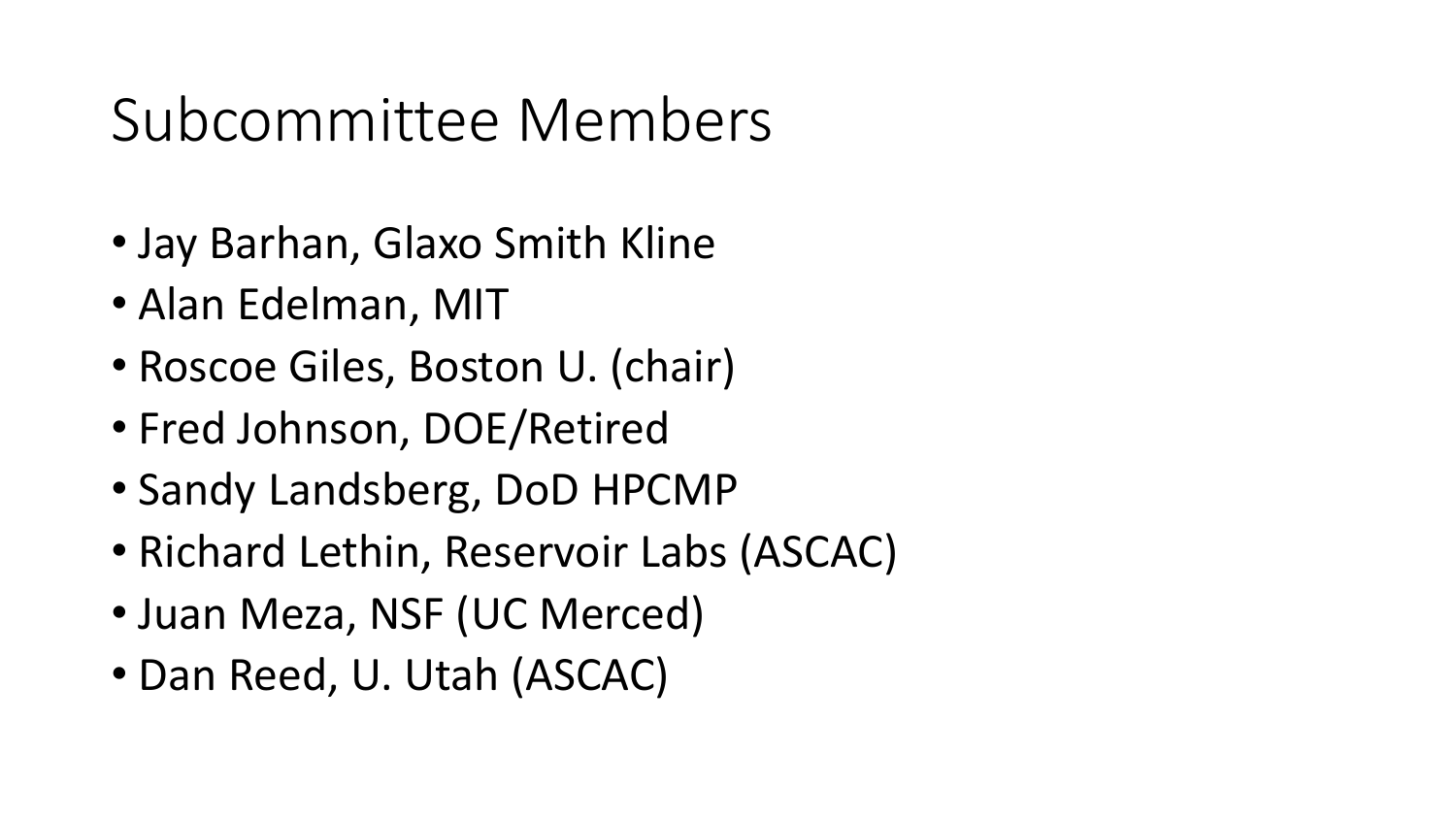### **Status**

- Formation of the subcommittee this year
- Gathering Information
	- ECP All Hands Meeting (1-15-19)
	- ECP leadership team meeting (3-21-19)
- Future meetings with stakeholders
- Summer (July or August) Workshop
- Draft Report in September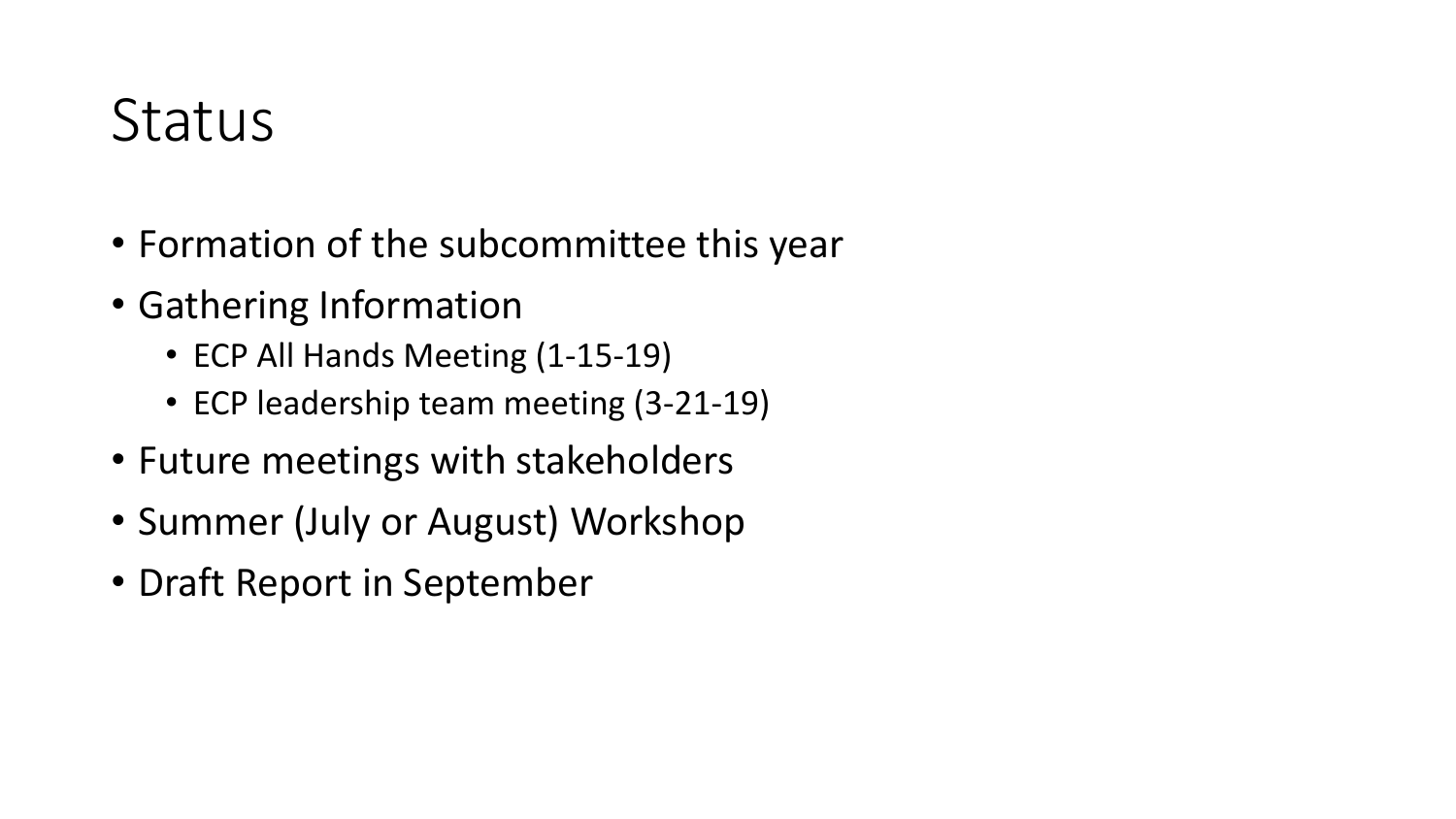### Some of what we are hearing…

- ASCR support for medium and long term research
	- Base research program starved by special thrusts? what should we do?
- Need for sustaining benefits of ECP
	- Software, Hardware, Applications
- Workforce impact ECP and facilities
	- People, knowledge, and skills
	- Support for research/science
- Incorporation of management lessons for large projects
	- Models for large scale accountable R/D
	- Relation with ASC
	- Relations with Industry